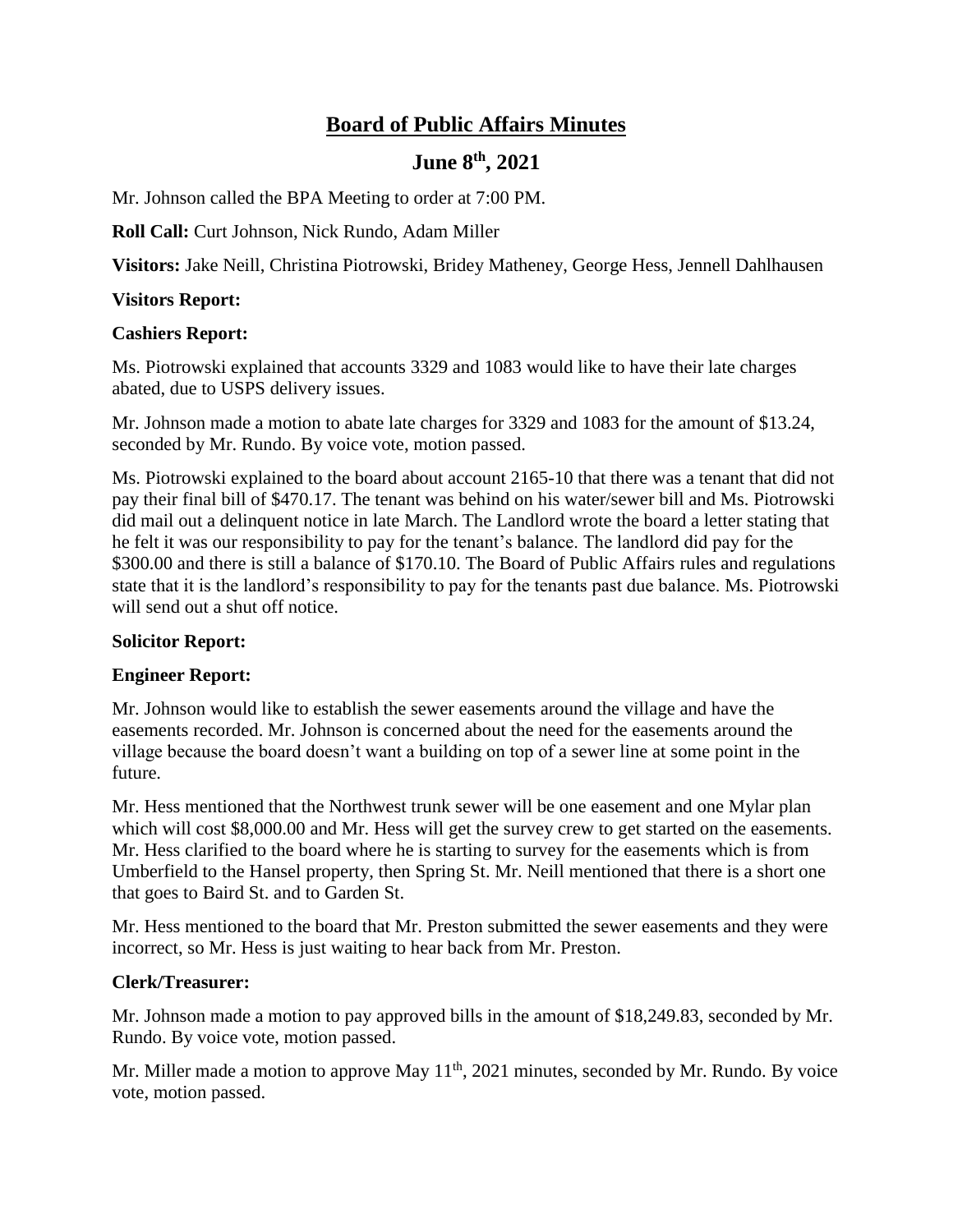## **Operators Report:**

Mr. Neill informed the board that the lift station behind Preston Ford will receive maintenance on June 9<sup>th</sup>, 2021. The work will be done by Buckeye Pump. Mr. Neill will have an onsite EPA inspection on June  $14<sup>th</sup>$ , 2021 of the WWTP that will in include a walk through the plant, explaining the process of the plant, and performing lab duties and sampling for the plant.

Mr. Neill informed the board about the progress of RCAP and putting the mapping together of all water and sewer infrastructure. Mr. Neill mentioned that RCAP could possibly give us an extension for passing the contract deadline due to COVID. Mr. Neill mentioned to the board that Lead and Copper samples will be starting soon. The CCR report will be sent to Ms. Piotrowski so it will be posted online, billing, and newsletter. Mr. Neill mentioned there are issues at the sewer plant with the grease. Ms. Piotrowski has been sending out letters to the businesses that need to have their grease traps cleaned out annually that business needs to have cleaned and submitted by July  $1<sup>st</sup>$ , 2021.

Mr. Neil suggested a quote from Bergen for a backup alarming system. Mr. Neill provided two different models for the alarming system. The cost for Option 1 MyDro 150 would be \$3,540.00 and Option 2 MyDro 850 would be \$4,890.00. Mr. Neill preferred to purchase Option 1 MyDro 150 since there is not a need as of right now for Option 2 MyDro 850. Mr. Neill mentioned that there will be a service contract with Option 1 for three years which includes the unit, installation, and set up fee. Mr. Rundo made a motion to purchase Option 1 MyDro 150 for backup alarming system with the amount of \$3,540.00, seconded by Mr. Miller. By voice vote, motion passed.

Mr. Neill discussed the flow meter with the board and explained that it is not working properly. Mr. Neill suggested a quote for the flow meter of the amount of \$3,400.00 from Bergren and Associates which does not include installation. Mr. Miller made a motion to purchase a flow meter for \$3,400.00, seconded by Mr. Rundo. By voice vote, motion passed.

Mr. Neill spoke with Arcadis about the manufacturer of the filters and the cost of repairs which will involve taking the filters completely apart, patching holes, and treat the areas. Mr. Neill mentioned to the board that the drain valves will not be installed. Mr. Neill mentioned the utility operator won't use them often, and they fail over time and start to leak. A removable plug will be installed instead.

Mr. Neill mentioned to the board how much the three manufactured sand filters will cost and it will roughly be \$300,000. Mr. Neill mentioned replacing the sand media. Mr. Hess suggested OPWC grant since the filters meet the requirements for the grant.

## **Old Business:**

Ms. Dahlhausen informed the board that she added Water/Wastewater Operator job ad on indeed and contacted the News herald for a 7 day special and will be added to the News Herald website for three to four weeks.

## **New Business:**

## **Adjournment:**

Mr. Miller made a motion to adjourn at 8:09PM, seconded by Mr. Rundo. By voice vote, motion passed.